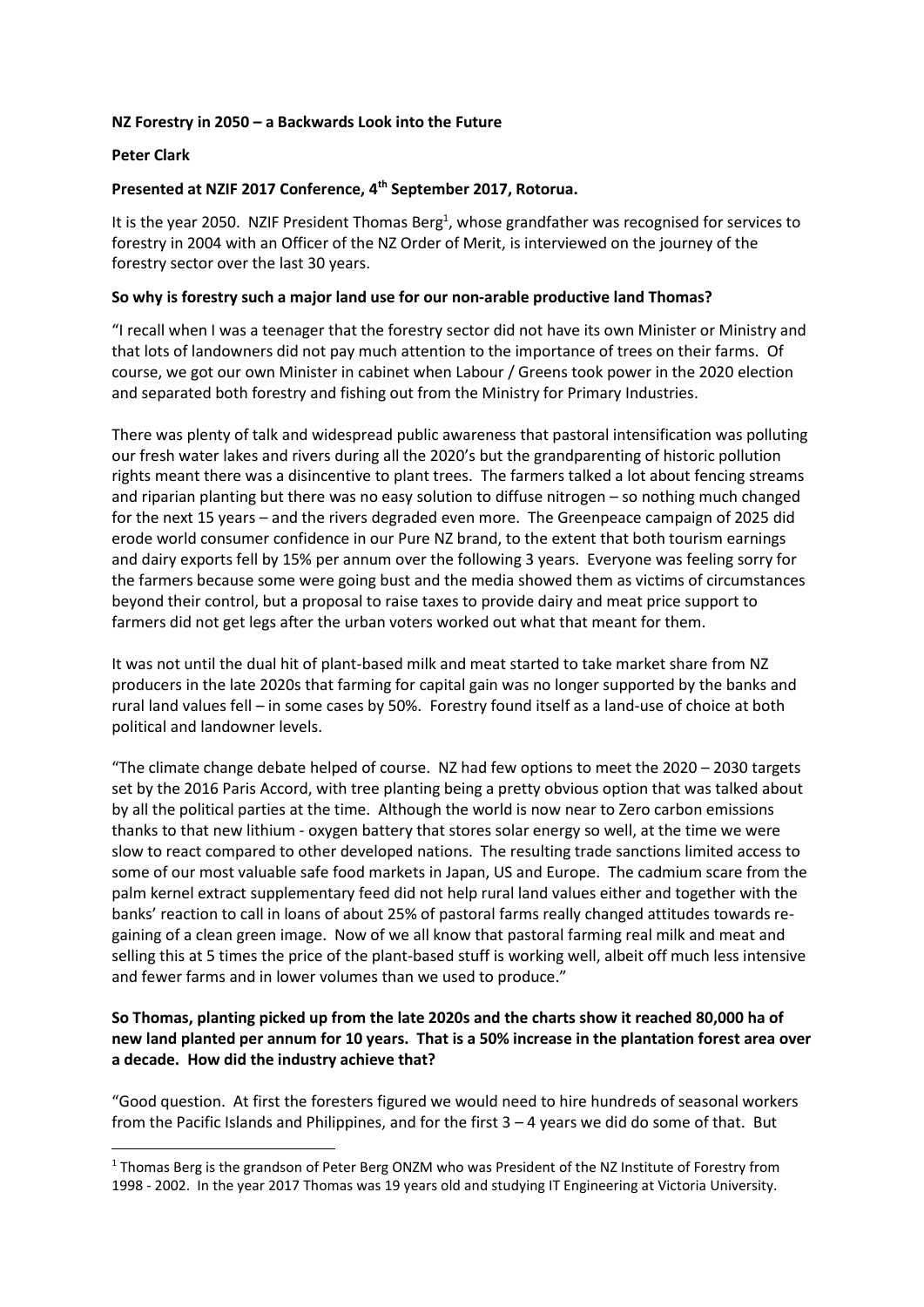after that we started getting more and more kiwi resident workers coming to us looking for the work. They came not only from the provincial towns but also from the bigger cities. I think there were a few factors that made planting trees an attractive job for so many. Firstly the Mums started to understand that we had zero tolerance for drug impaired workers and being able to reliably test for that at the start of each workday was a breakthrough. Secondly the pay rates were attractive by most manual worker standards. We provided good training and for the best workers a career path into chainsaw thinning and the driving of harvesting machines by video screen and remote control. We got more women into planting crews. The tough job of delivering trees to the worker on the hill was of course solved with the drone planting box delivery. Maybe one day we'll get the drone to plant the tree to – but we haven't quite cracked that yet.

"Also we have to remember that alternative manual jobs were disappearing fast. Robotics and artificial intelligence saw to that. People still wanted and needed to work. We provided that opportunity and still do today."

## **Great – but how did the industry get the yields up from 25 to now nearly 40m3/ha/year?**

"Back in 2017 the NZFOA revised its Science and Innovation Plan and put a lot of focus on improved radiata productivity. The main focus was genetics but GxE knowledge, disease resistance and tree nutrition were all part of it. The Radiata Pine Breeding Company completed the radiata genome map in 2019 – the first in the world to achieve this for any conifer species. This helped dramatically speed up the genetic improvement programme and GxE matching for climate-induced drought tolerance on the East Coast. Then in 2026 when then National/The Opportunities Party coalition approved gene editing for operational deployment we were able to make further gains, mostly by turning off both flower and pollen production. That also reopened the ability to plant Douglas fir in the South Island degraded and now abandoned tussock dry stock farms as well – simple stuff really, just a shame we did not get onto it earlier."

## **I note Thomas that we are now processing 70% of our logs domestically. From memory it was only about 50% on a lower total harvest back in 2020. What do you put that down to?**

"A couple of things. Firstly the 2035 World Conference of Parties Climate Change Agreement concluded in Dunedin brought ship bunker fuel into the new International Agreement. With carbon at \$70/unit that really hit hard on all bulk freight. The advantage the Chinese had enjoyed of lowcost sea freight for logs was suddenly gone. They pretty quickly started asking for sawn timber and plywood. By the way – well done to the now retired Dunedin mayor and former forester Grant Dodson for getting that conference to Dunedin. I guess timing it with the Bluff oyster season helped!

"Secondly the Wood Encouragement policy that Winston Peters got as part of his coalition agreement with National in 2017 was the main reason that two thirds of all 3 and 4-story residential in-fill houses in the Auckland inner suburbs are now made out engineered timber frames and panels. Following that policy, architects and engineers started to show a lot of interest in learning about how to design and build in wood.

"We were slow to adopt wooden high-rise and industrial structures following the Christchurch and Kaikoura earthquakes but following the removal of the Emissions Intensive Trade Exposed NZU subsidies given to steel and cement, and once carbon prices reached \$50, the economic drivers were there to switch to the tilt slab pre-fabricated wooden panel construction system. The expanded factories in Nelson, Rotorua and Northland now take all the suitable unpruned logs they can get for these engineered wood beams and panels. They are now also exporting kit-set apartments and